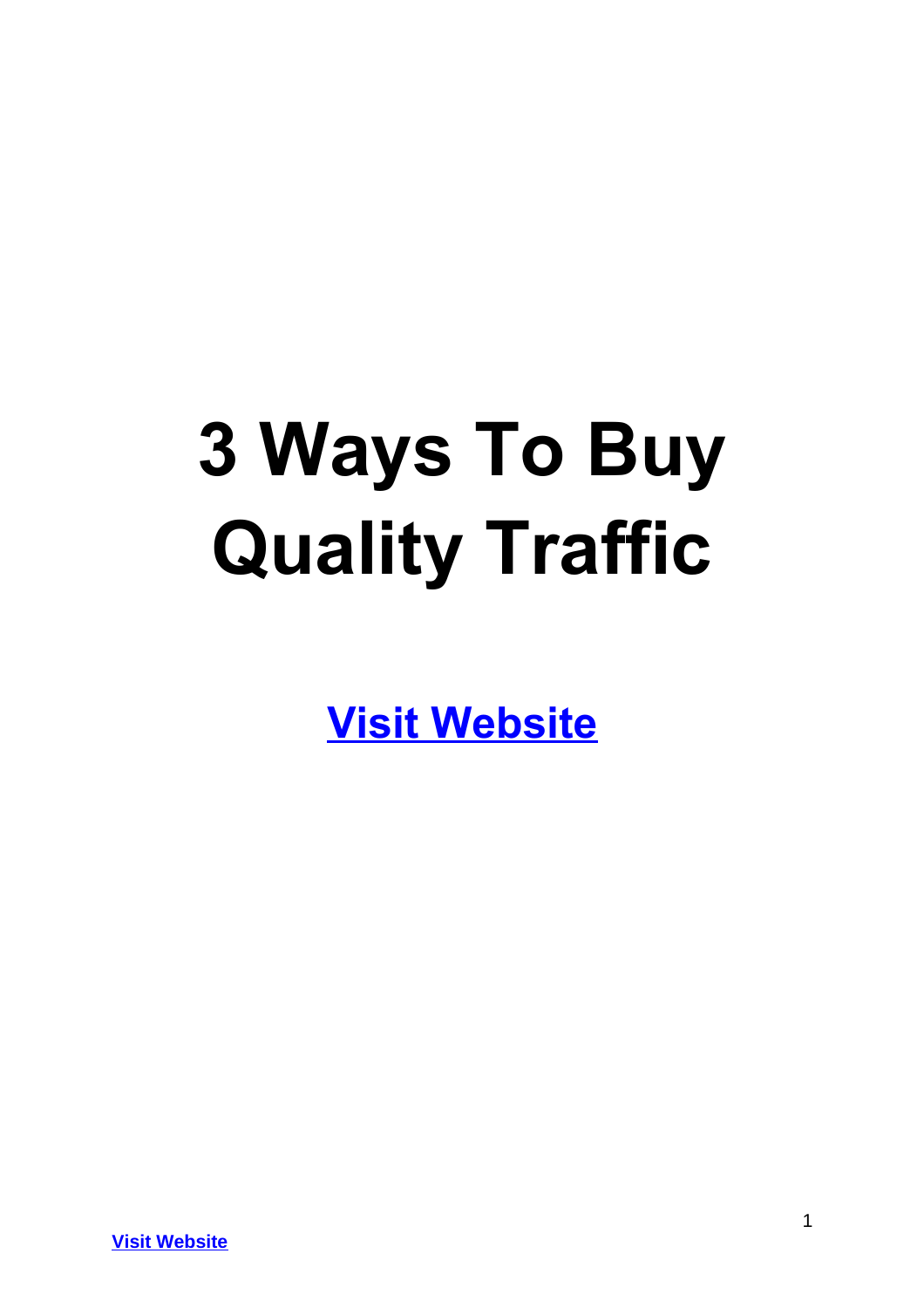### **Introduction**

Welcome to *"3 Ways to Buy Quality Traffic"* short guide!

I'm really excited about this manual, and once you read it you will be too. And that's because…

#### **You can use it to get instant traffic – as much as you want!**

Let me explain…

If you've read other traffic manuals before, then you already know that many of the popular strategies they teach involve long waiting times or big learning curves. But most busy professionals I know don't have a lot of spare time to sit around cramming and learning like a high school student with a big test coming up.

Example: Search engine optimization (SEO) is a tactic that's always changing in response to how the search engines index and rank websites. You may spend weeks learning how to optimize your site. Then you'll spend weeks or even months performing the work and waiting for the results. And if you want to keep your top rankings, you'll need to study SEO continuously.

That sounds like a lot of work, doesn't it?

It is.

But you can get good rankings without learning a thing about it. All you have to do is hire a SEO expert to get your site to the top of the search engines!

That's just one example of how you can buy traffic rather than spending a lot of time and effort getting it for "free."

This manual is jam-packed with dozens of other proven ways to buy all the website traffic you need.

So without further ado, let's get right to it…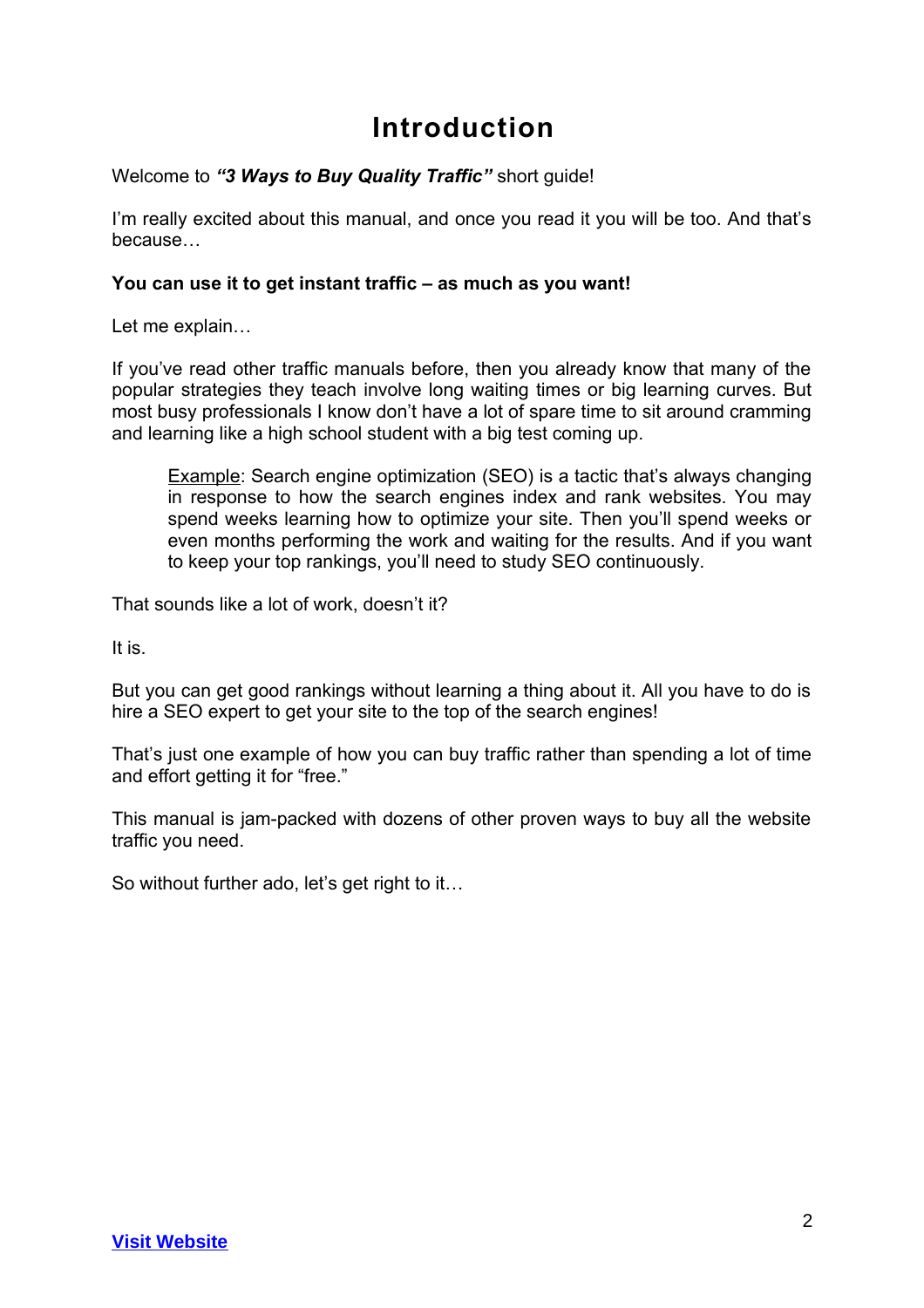#### **1. Where To Buy Banner Ad Spots**

The advantage of buying banner ads is that you get to include graphical elements – like pictures – which help to draw the prospect's eye to your ad.

You can even design a banner that blends in with the website where you're buying the ad, which helps reduce "ad blindness" (that's when people ignore ads that look like ads).

Before you purchase banner ads on a website, be sure to ask the usual questions to unearth the following information:

- 1. **Price.** Are you paying a flat-fee per week or month, a fee per 1000 impressions, or a pay-per-click fee?
- 2. **Smaller tests.** If the ad space is expensive, find out if you can run the ad for a shorter length of time to test the ad venue.
- 3. **Do the ads rotate?** This isn't all that important if you're doing a "cost per impressions" deal. However, if you're paying a flat fee then you'll want to know how long your ad actually appears.
- 4. **Visitor stats.** You'll want to know how many visitors the site gets and where these visitors come from. In other words, you want to make sure these ads appear in front of a targeted audience.

Once again, you can search for advertising opportunities by running a Google search. Even if a site doesn't offer advertising, you can certainly ask a site owner if they're willing to provide it.

Besides running a search, you can also use ad networks to serve up your banner ad on targeted sites. Here's a list of some of these banner networks and providers:

- Ad Click Media: [http://adclickmedia.com](http://adclickmedia.com/)
- Ad Roll: [http://www.adroll.com](http://www.adroll.com/)
- This one is primarily for blogs: [http://buysellads.com](http://buysellads.com/)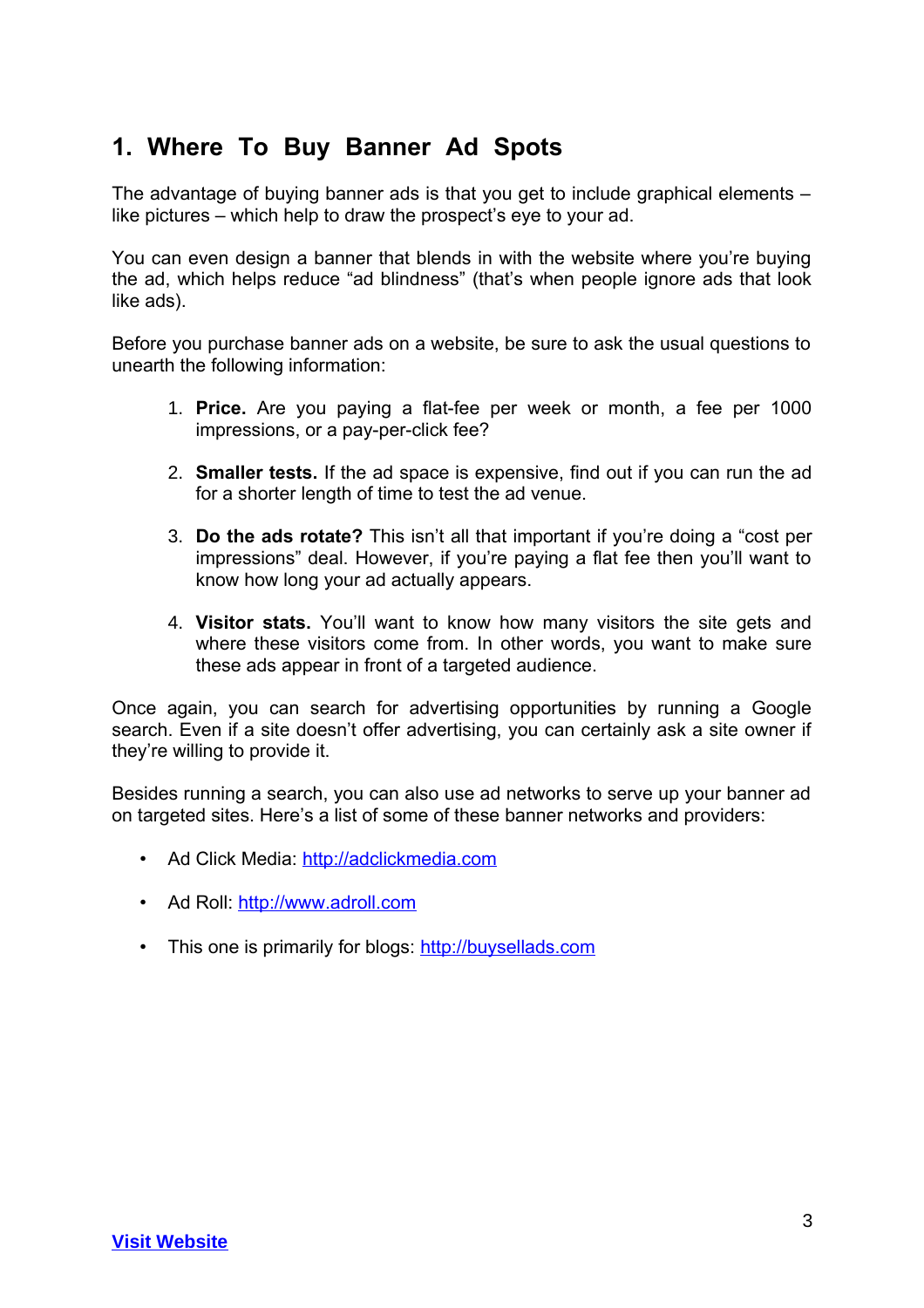#### **2. How To Find Quality PPC Advertising Venues**

PPC (pay per click) advertising is one of the fastest ways to get a lot of traffic to your website.

You can literally put an ad up right now and start receiving traffic within a few minutes to an hour or so. And if you put up several ads (perhaps across several PPC venues), you can quickly create a flood of targeted traffic.

Now before I tell you where to find this type of advertising, let me quickly explain how it works…

First off, PPC ads are the ads you see alongside the regular search engine results in Google, Yahoo! and other search engines. These PPC ads also appear on major websites, such as on Amazon.com. Many small website publishers also allow your PPC ads to appear on their websites.

**Tip:** If you're using a service like Google AdWords, you can opt out of this "content network" and instead just have your ads appear alongside the regular search engine results. My recommendation is to test to see which venue works best for you.

What you'll need to get started is a short ad (generally one short headline and two short lines of text) and a landing page (this is where your prospects land after they click on your ad). Your landing page may be a newsletter subscription page or perhaps even a sales page that promotes the Commission Cash License Program.

The other thing you need is a list of keywords you can "bid" on. These keywords are the words your target market is actually using to find information about your products or services in the search engines.

**Example**: If you're selling an internet marketing course on list building, then your keywords might include:

- 1. Autoresponder software
- 2. Newsletter creation
- 3. Email marketing

You might narrow it down even further with more specific keywords, like:

- How to build a list
- How to create a newsletter
- Best autoresponder software

And best of all, you might choose "buying" keywords, which indicate your prospect is close to buying something:

• Review list building course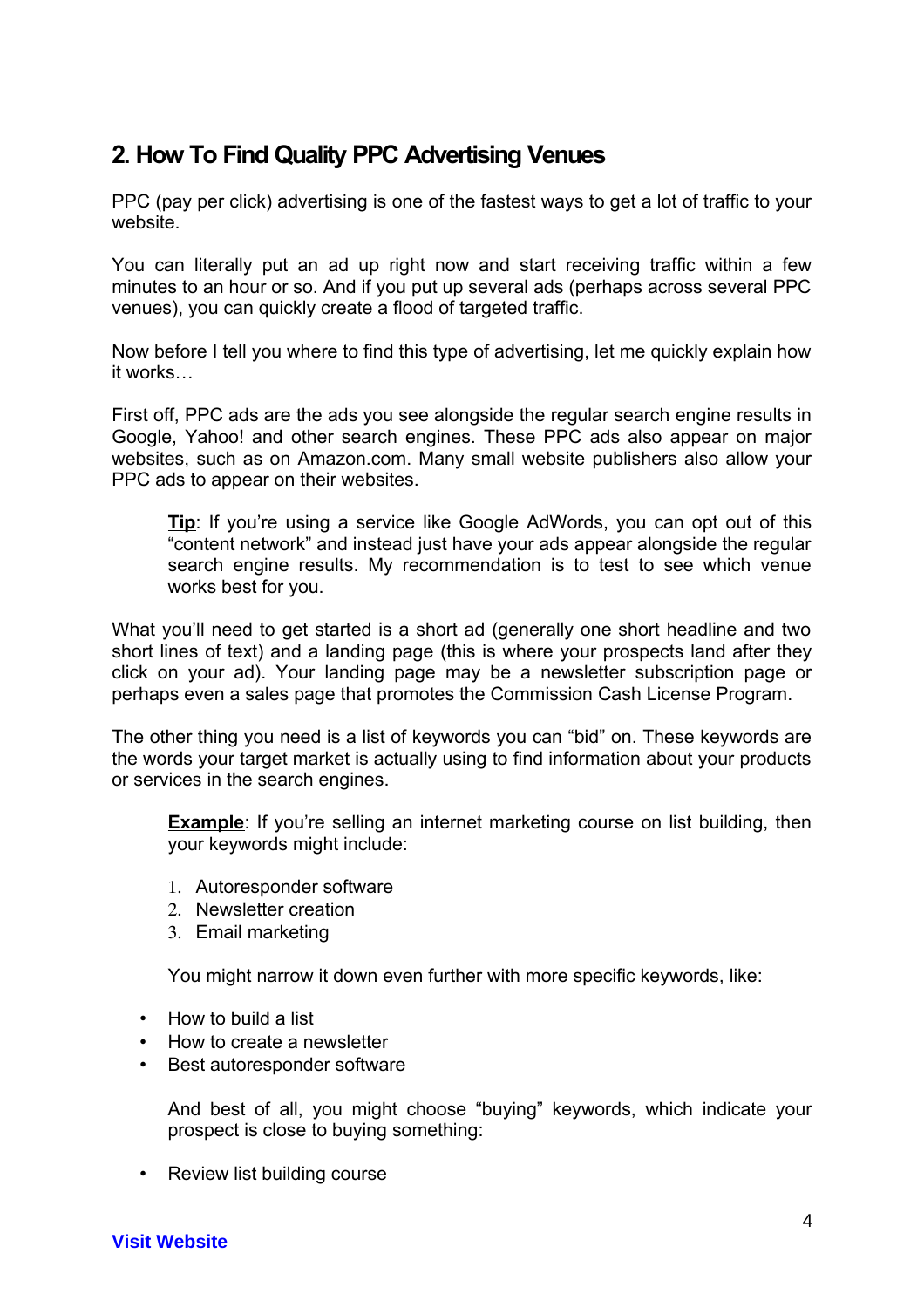- Compare list building course
- Sign up list building course

While different PPC search engines work in slightly different ways, in general your per-word bid amount helps determine where your ad will appear in the search results. That is, the higher you bid, the better your ad's position in the search results (or in the content networks).

**Tip**: Some PPC venues like Google AdWords also factors in how well your ad performs. So the better your add CTR (click through rate), and the higher your bid amount, the higher your ad will appear in the results.

When someone clicks on your ad, you then pay an amount equal to or less than your bid amount. So if you bid 25 cents per click, you'll pay up to that amount each time someone clicks on your ad.

Now, if you've never done this before then you'll need to come up with an ad and a list of keywords.

As for the keywords? Here are three choices:

**1. Look them up yourself** using the PPC service's tools or a tool like **[Google](https://adwords.google.com/select/KeywordToolExternal)** [Adwords Keyword Tool.](https://adwords.google.com/select/KeywordToolExternal)

**2. Hire someone to manage the entire campaign for you.** This is an easy, hands-free way to do it.

Below I've listed some of the more popular PPC venues.

- Google AdWords:<https://adwords.google.com/>
- Oath: Ad Platforms:<https://gemini.yahoo.com/advertiser/home>
- Microsoft Advertising:<https://ads.microsoft.com/>

**NOTE:** Not all PPC companies allow you to promote "business opportunity" or "internet marketing" products. For instance, Google Adwords would not approve your ad as it has a very strict restriction to this. However, you can still get approved with Microsoft Advertising but very unlikely for Google Adwords.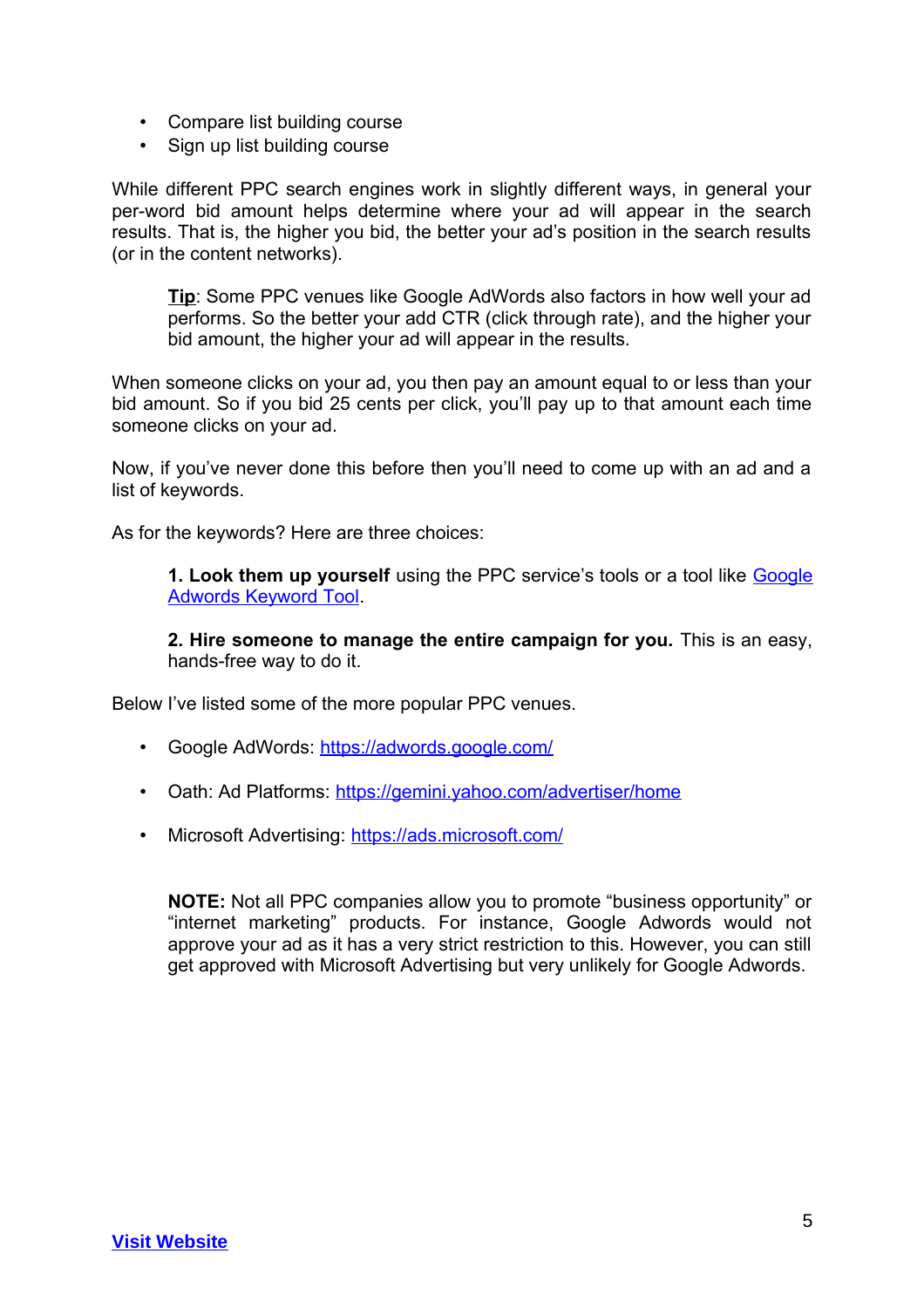#### **3. How To Find Quality Forums That Accept Ads**

Forums are one of the best places to buy advertising. And that's because you're not putting your ad in front of casual one-time visitors. Instead, you're putting your ads in front of highly targeted repeat visitors.

What's more, you're putting your ads in front of a community who cares about the forum and its owner.

Many regular, loyal forum visitors will purchase from a forum's "sponsors" just as a way to support the forum. That means that if you pick the right forum (one with a lot of loyal, regular visitors), you'll likely enjoy a responsive audience.

Different forums allow different types of advertising, including text ads and banner ads. These text and banner ads may appear on the main forum page, between forums or even between posts. You may:

- 1. Pay a per-month, flat-fee rate for the ad.
- 2. Pay per click for the ad.
- 3. Pay per impression for the ad.

So how do you find these ads? The easiest way is to run a Google search for your keywords alongside words like "forum advertising."

> **Tip**: Be sure to only place your ads on targeted, high-quality forums. Some forums are basically advertising forums, where people come to place ads and that's it. Avoid these and stick with popular communities that accept advertising.

However, keep in mind that just because a forum doesn't specifically offer forum advertising opportunities doesn't mean they aren't open to it. This is especially true if you see a forum using something like Google AdSense or affiliate links. This shows that they're open to advertising… but perhaps they've just never considered selling the ad space directly.

Getting an ad on these types of sites is as simple as asking. And the bonus is that you won't have a lot of competition with other advertisers (at least in the beginning).

Here's an email template you can use…

------------------------------

Subject: I'd like to purchase ad space on [forum name]

Dear [forum owner's name],

**[Visit Website](http://replug.link/f7ab3460/)**